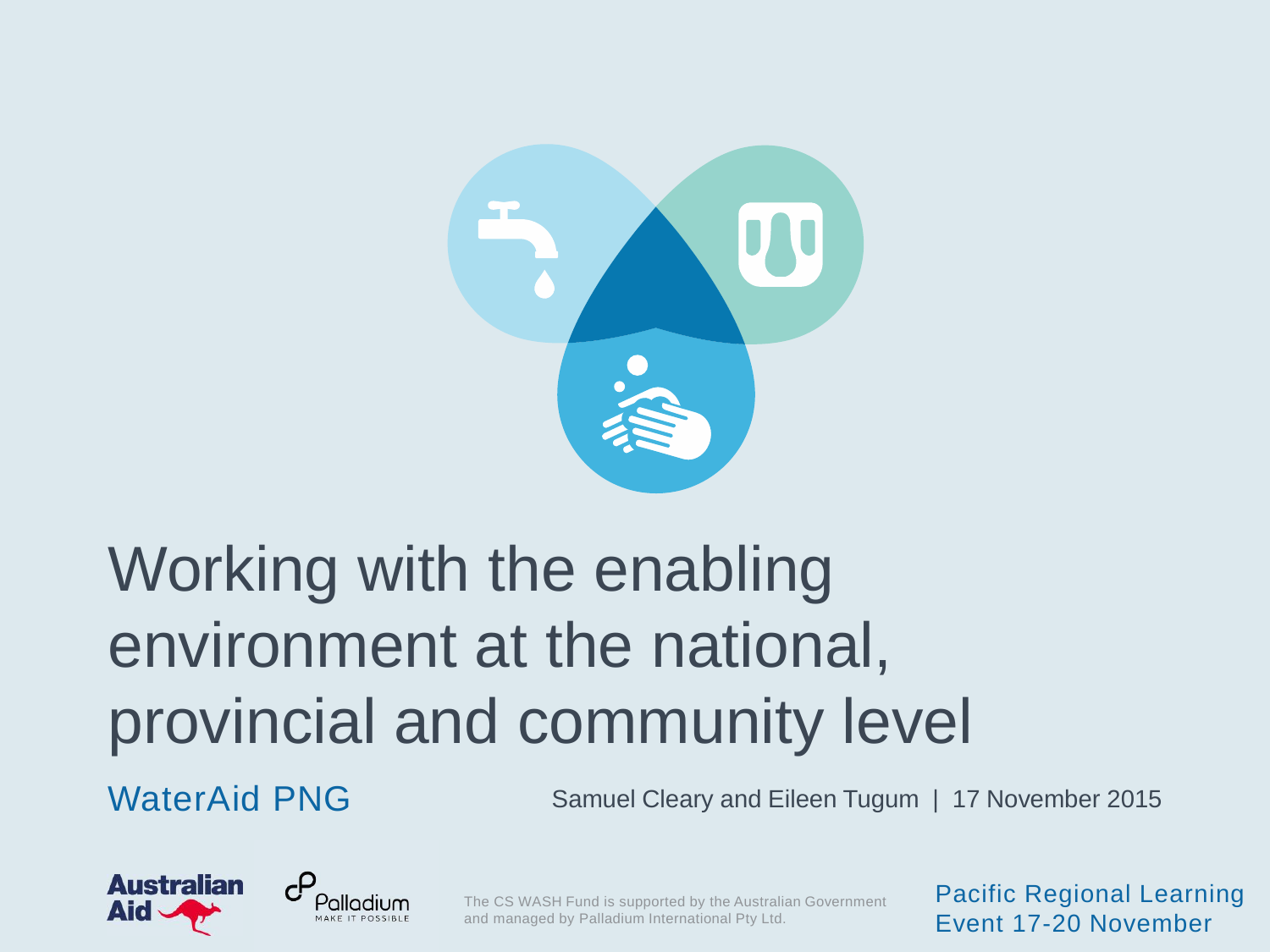What does enabling environment mean? Legal Supply Options **Organisational** Informational **Political Cultural** Demand Fiscal Coordination Roles and responsibilities Shared vision and objective **Inclusive** Comfortable Supportive Relaxed Confident Stand up, introduce yourself to someone new and discuss

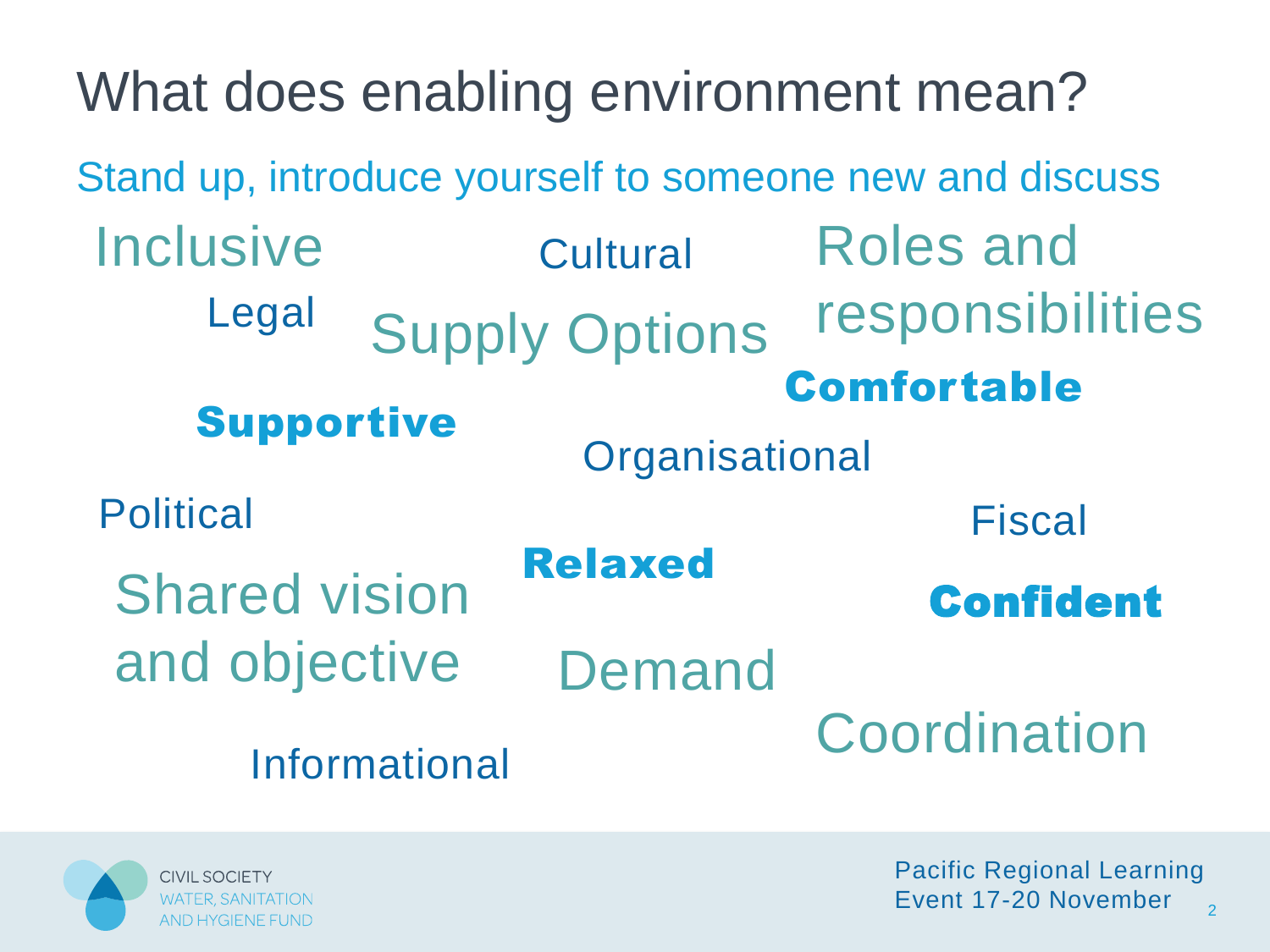### Recent history of WASH in PNG

| <b>PROGRAM</b>                                                 | <b>TIME PERIOD</b> | <b>KEY POINTS</b>                                                                                                                                                       |
|----------------------------------------------------------------|--------------------|-------------------------------------------------------------------------------------------------------------------------------------------------------------------------|
| <b>Rural Water</b><br><b>Supply Program</b><br>(EU)            | $1997 - 2000$      | • Directed through the government<br>• Projects not completed on time,<br>finances not accounted for                                                                    |
| <b>Rural Water</b><br>Supply and<br>Sanitation<br>Project (EU) | $2007 - 2012$      | • Directed through civil society<br>• Completed projects that increased<br>access by 4%<br>Recognized that there was a gap<br>$\bullet$ .<br>once project was completed |

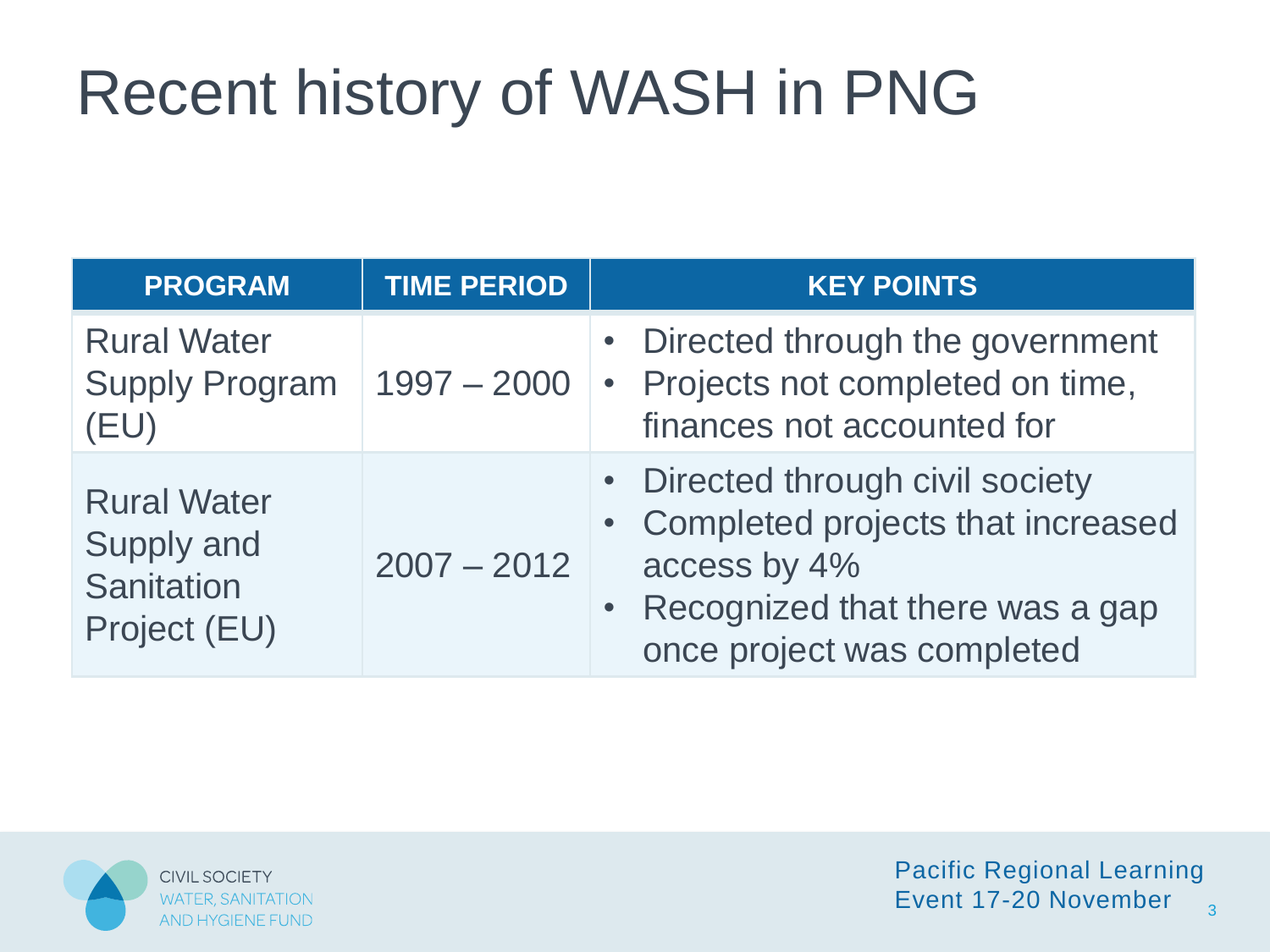### Recent history of WASH in PNG

| <b>PROGRAM</b>                                                      | <b>TIME</b><br><b>PERIOD</b> | <b>KEY POINTS</b>                                                                                                                                                                                                                                                    |
|---------------------------------------------------------------------|------------------------------|----------------------------------------------------------------------------------------------------------------------------------------------------------------------------------------------------------------------------------------------------------------------|
| <b>National</b><br><b>WASH</b><br><b>Policy</b><br><b>Taskforce</b> | $2012 -$<br>2015             | • Key outcome from first ever national WASH<br>conference in 2012<br>• Government led process supported by CS<br>• Creation of Program Management Unit prior<br>to set up of national authority<br>• Financial support from World Bank, UNICEF<br>and European Union |
| <b>Various</b><br>studies                                           | $2012 -$<br>2015             | • Service Delivery Assessment (WSP)<br>• Human Resource Capacity Assessment<br>(IWA)<br>• WASH in Urban Informal Settlements (WSP)<br><b>Sustainability Assessments (WSP; WaterAid)</b>                                                                              |

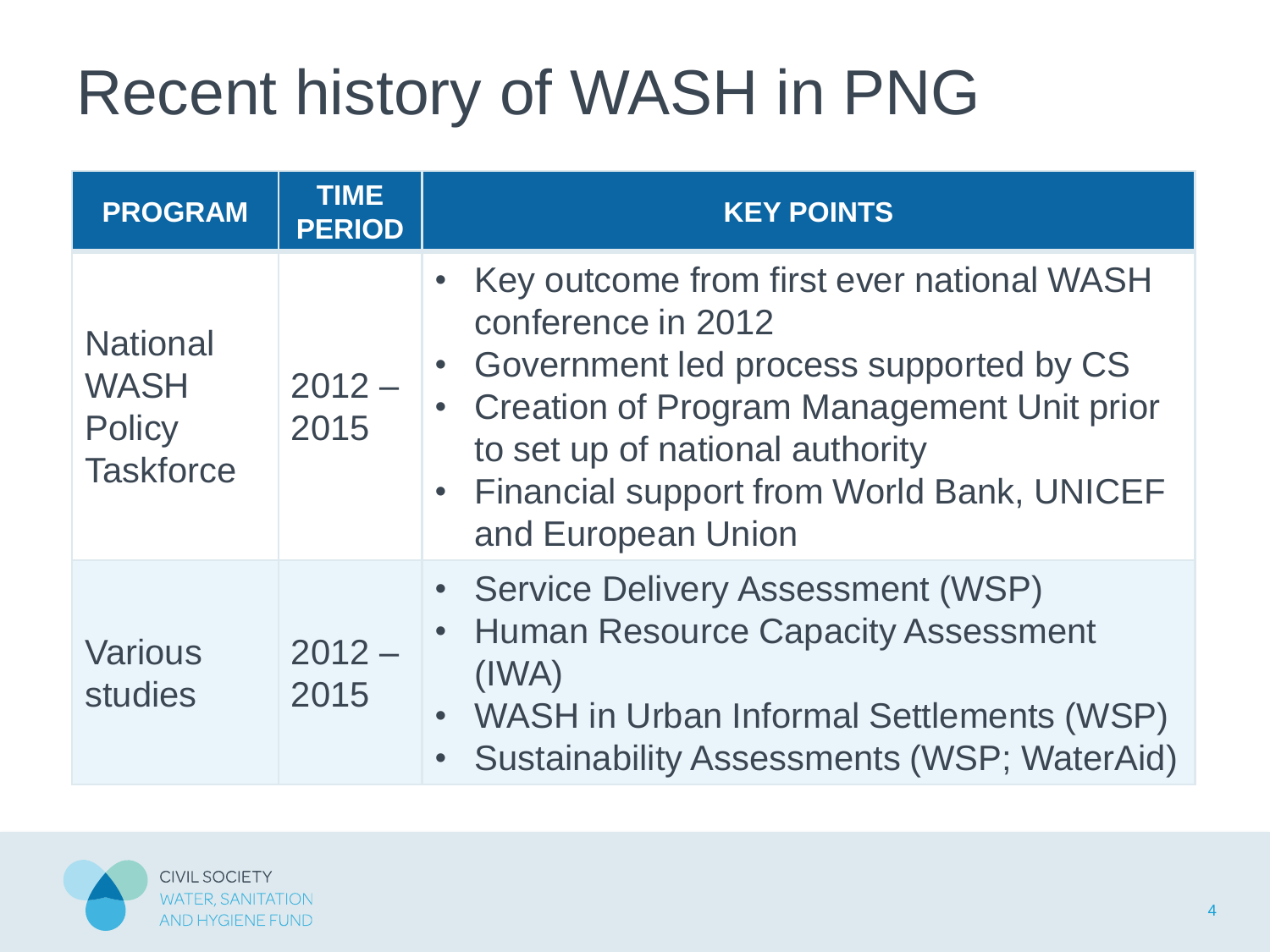### Service Delivery Assessment

### Key findings

#### **RURAL WATER SUPPLY**



Water and Sanitation Program, 2013, *Water Supply and Sanitation in Papua New Guinea Service Delivery Assessment*

- Sector wide
	- o Reform institutional arrangements
	- o Develop comprehensive sector policy
	- o Increase investment (fourfold increase)
	- o Develop capacity building plan for all levels of government
	- o Improve sector coordination, data collection and monitoring

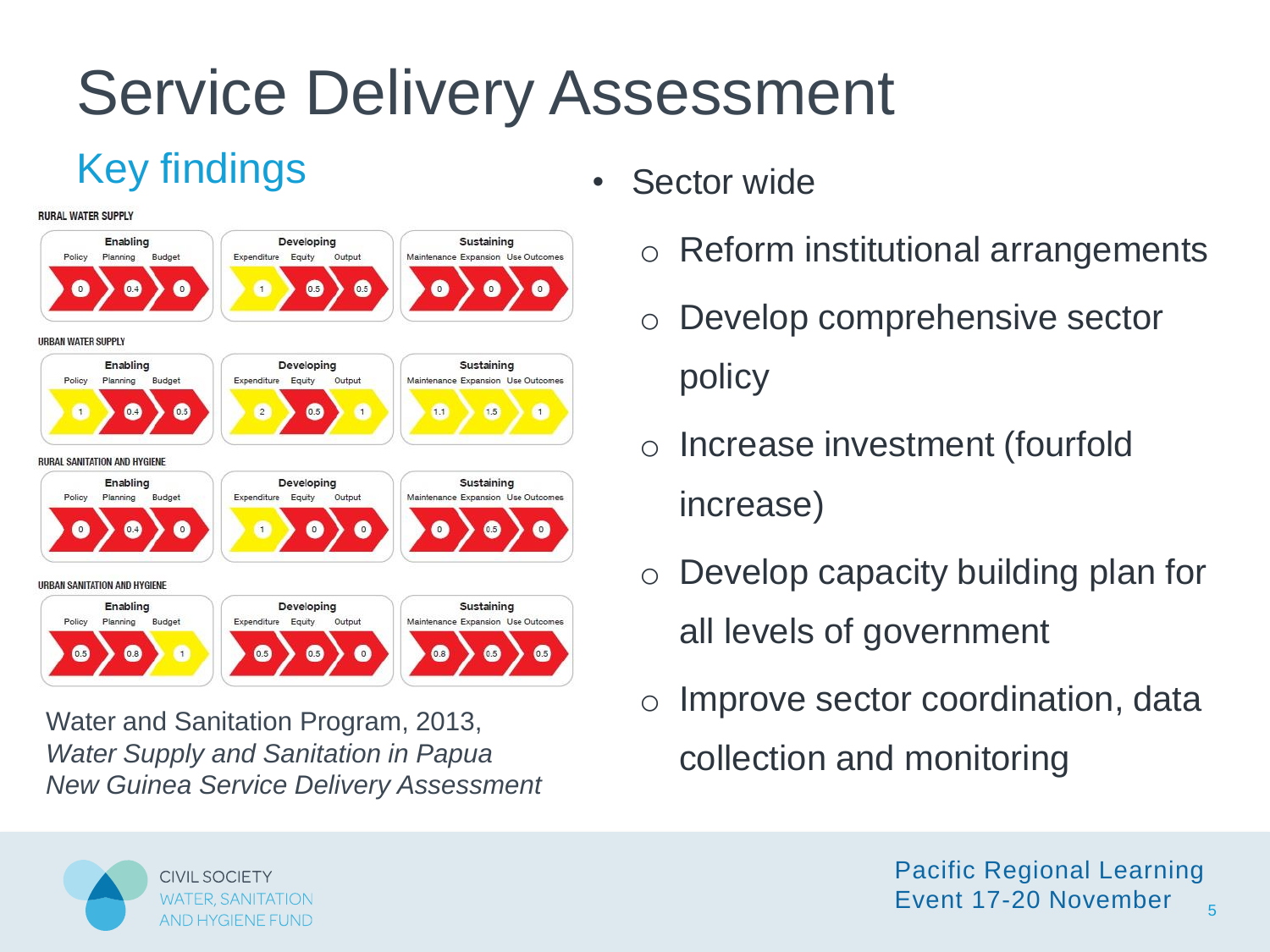### Service Delivery Assessment

### Key findings

#### **RURAL WATER SUPPLY**



Water and Sanitation Program, 2013, *Water Supply and Sanitation in Papua New Guinea Service Delivery Assessment*

- Rural
	- o Establish national technical unit
	- o Conduct inventory and determine functionality
	- o Develop coherent sanitation and hygiene approach
	- Urban
		- o Separate operator and regulator functions
		- o Develop alternate sanitation technology options

**CIVIL SOCIETY WATER, SANITATION AND HYGIENE FUND**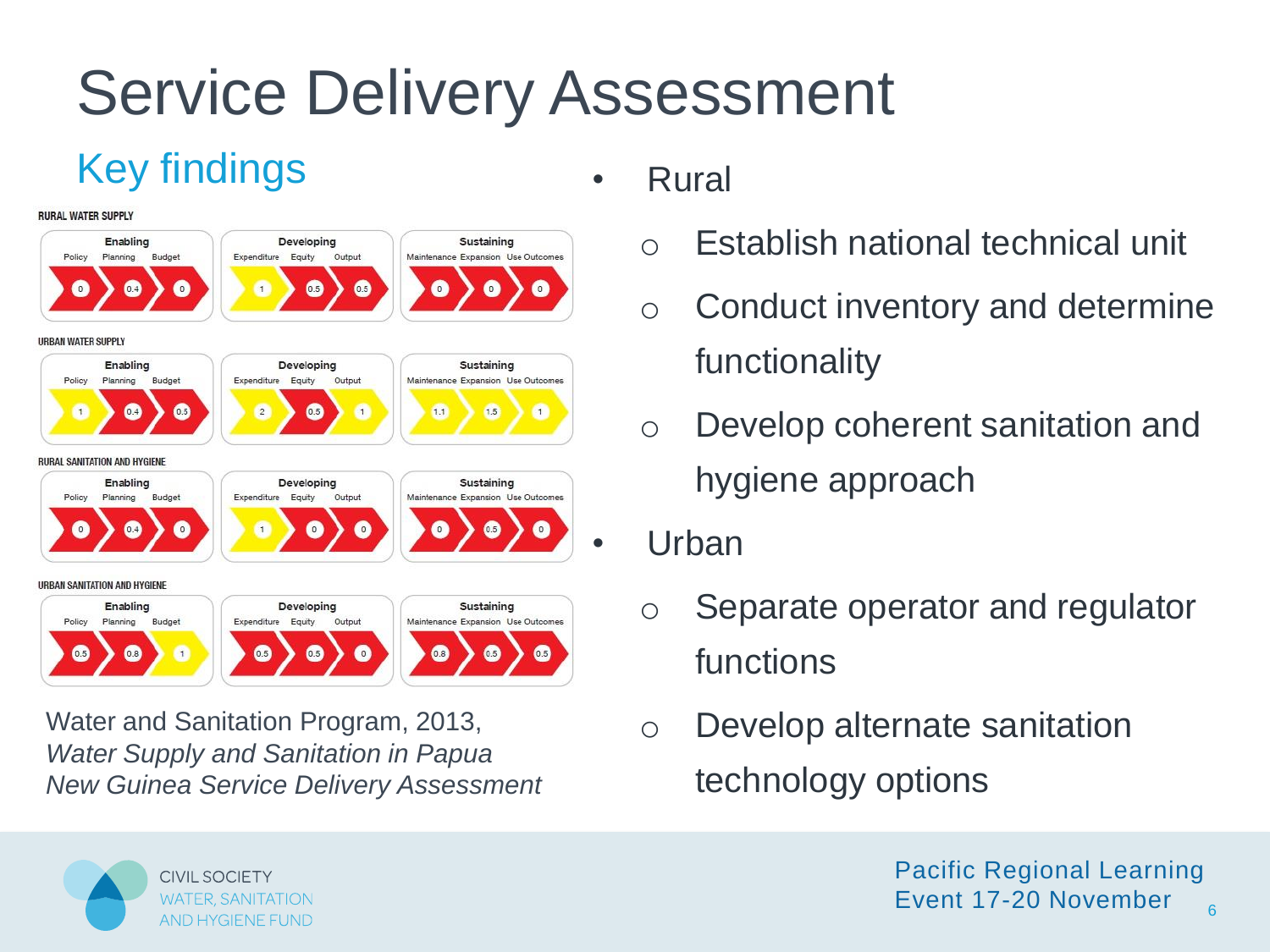

Governmental Departments

- Department of National Planning & Monitoring (as Chair)
- Department of Treasury
- Independent Public Business Corporation
- National Department of Health
- Department of Implementation and Rural **Development**
- Department of Environment and Conservation
- Department of Provincial and Local Level Government Affairs

#### **Utilities**

- Water PNG & Eda Ranu International agencies
- WSP, World Bank & WHO

#### Civil Society

• WaterAid, Child Fund & World Vision

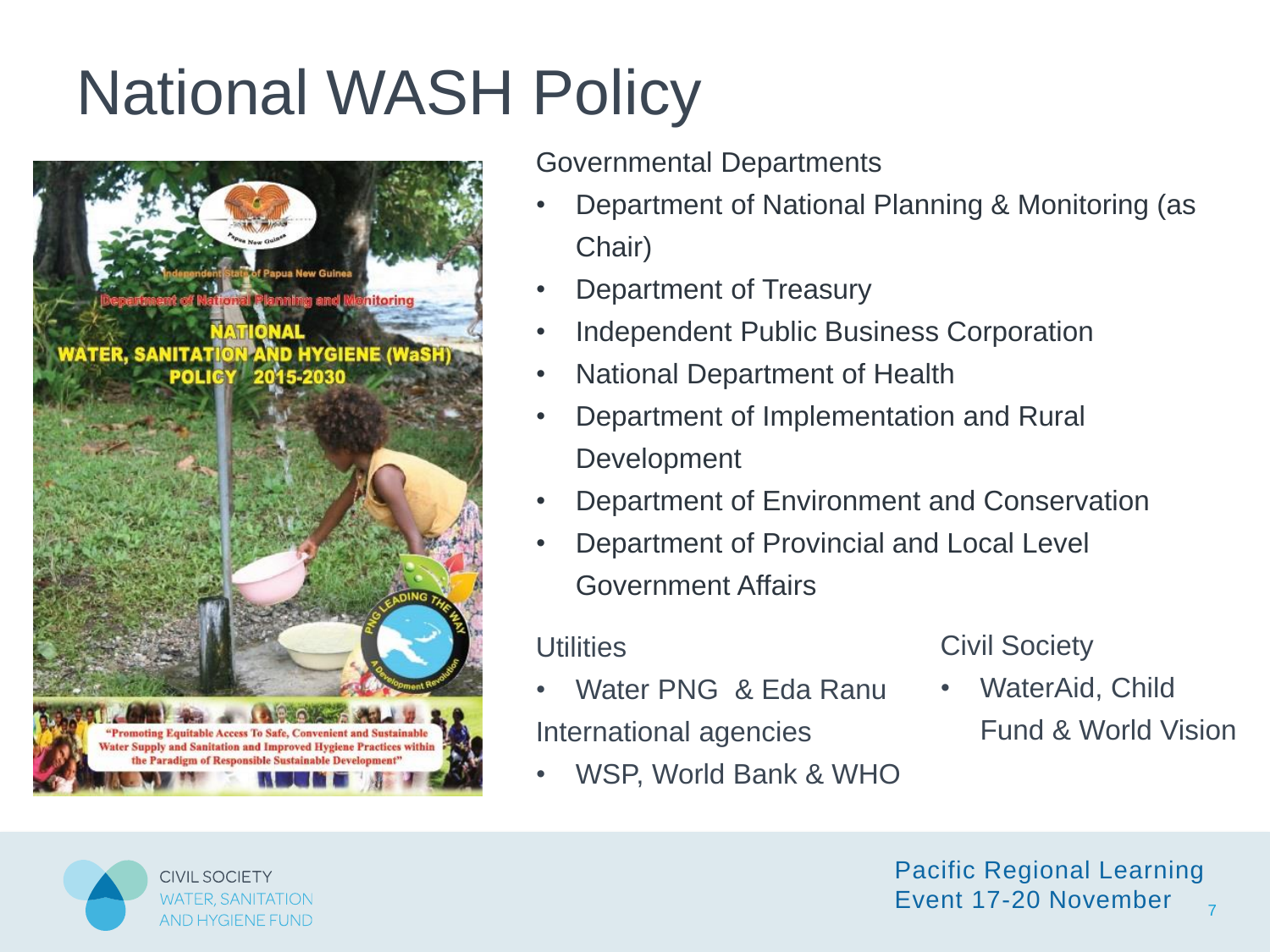### Key strategies

- 1. Improved sector coordination and leadership
- 2. Increased WASH sector funding
- 3. Develop and manage an effective management information system
- 4. Improved and consistent approaches to WASH service delivery
- 5. Appropriate technology promotion
- 6. Enhanced private sector participation and partnerships
- 7. Sector capacity building and training



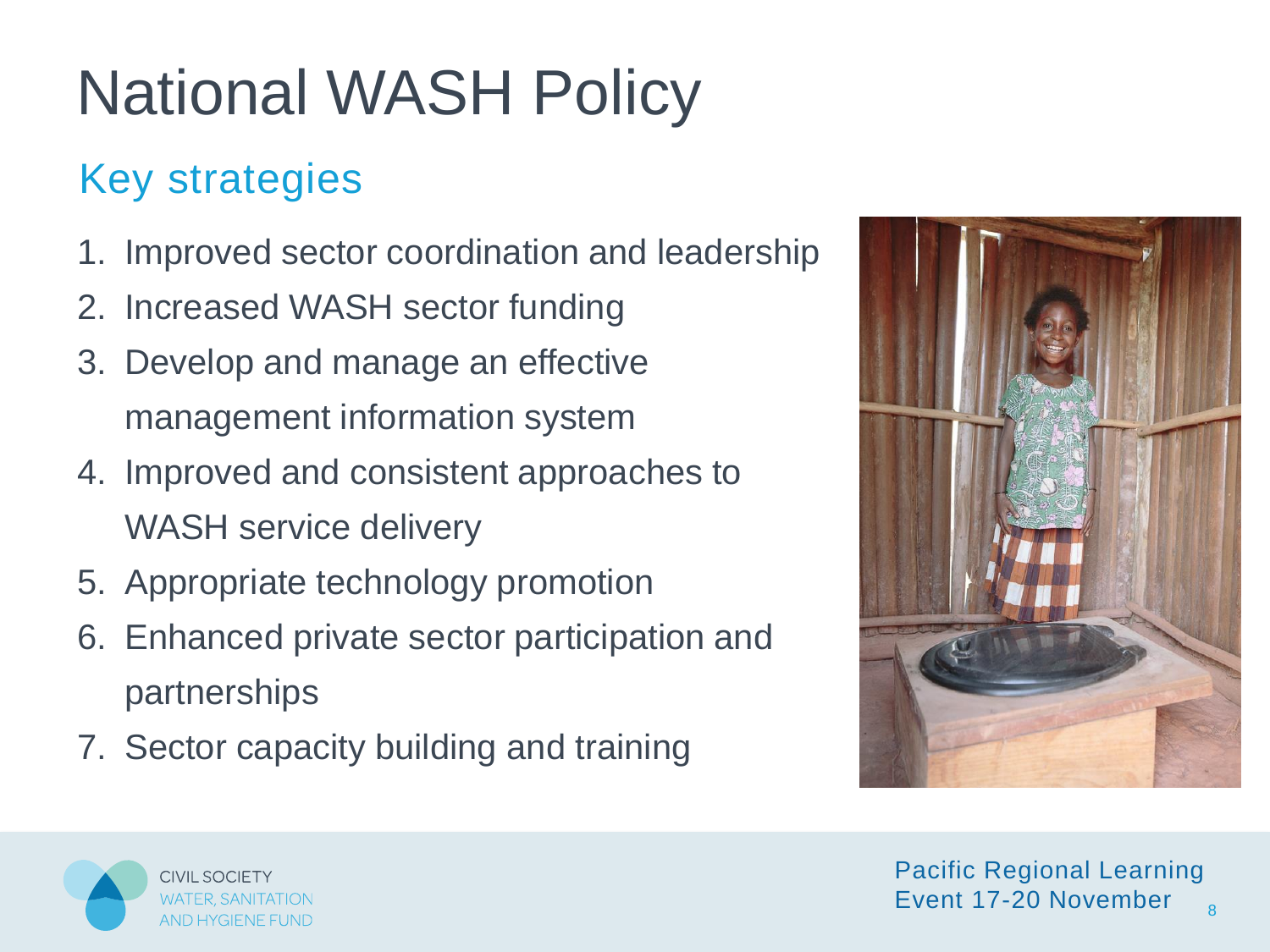### Other aspects of policy

- Sets definitions and minimum standards (safe, convenient, sustainable)
- Sets targets for 2030 (70% coverage for rural water and sanitation)
- Defines organisational responsibilities



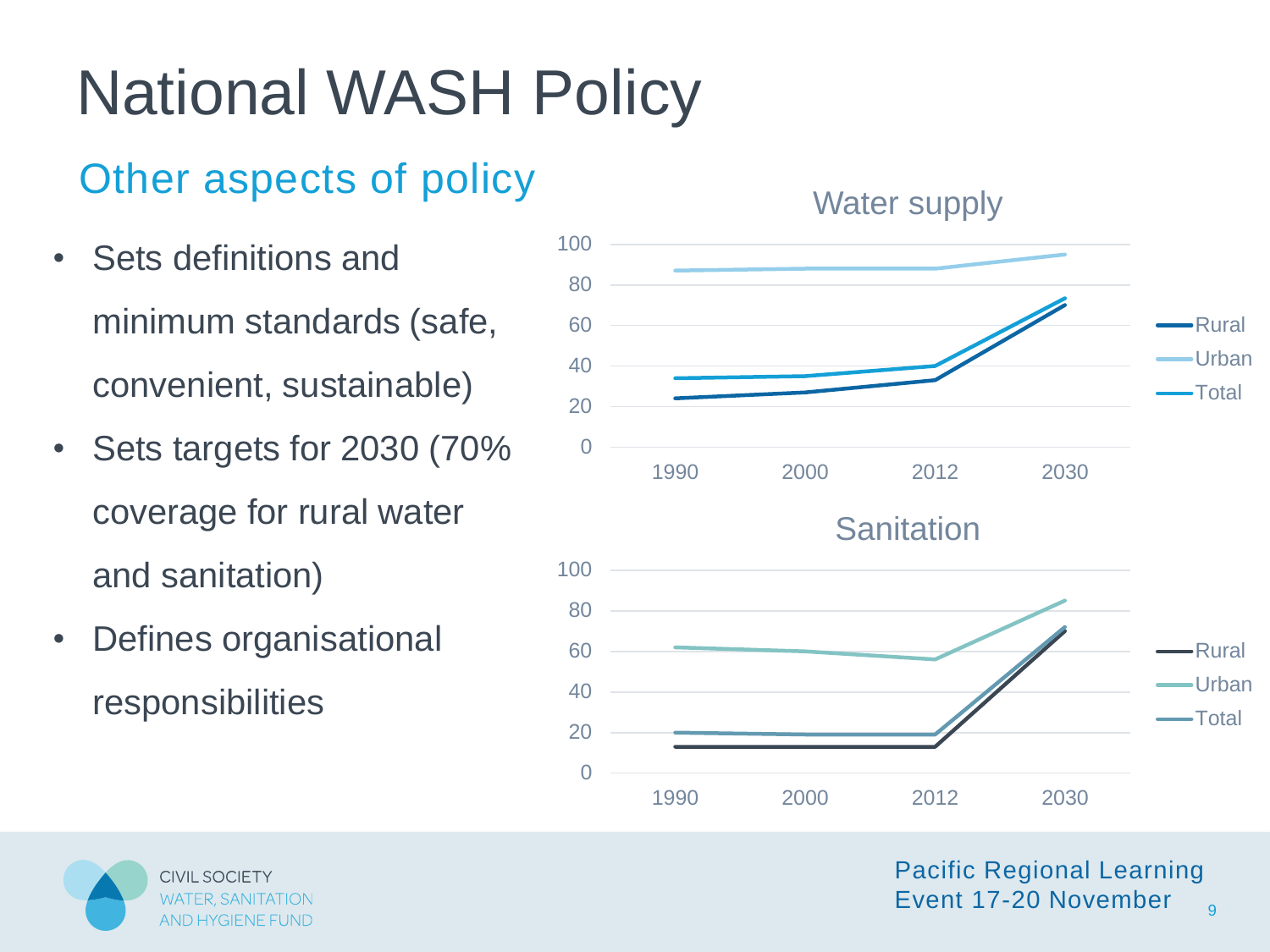#### Roles and responsibilities

| <b>GOVERNMENT LEVEL</b>                                           | <b>INDIVIDUAL POSITIONS</b>                                                                                    | <b>RESPONSIBILITY</b>                                                       |
|-------------------------------------------------------------------|----------------------------------------------------------------------------------------------------------------|-----------------------------------------------------------------------------|
| <b>National Government</b><br>• National WASH<br><b>Authority</b> | <b>Governors and</b><br>$\bullet$<br>Members of                                                                | <b>Regulation, directs</b><br>financing, monitoring<br>and evaluation       |
| Department of<br><b>National Planning</b><br>and Monitoring       | <b>Parliament form</b><br><b>National</b><br>Government<br><b>Ministers and</b><br>departmental<br>secretaries | • Set targets and<br>budgetary allocations                                  |
| Department of<br><b>Health</b>                                    |                                                                                                                | • Set standards and<br>assist in service<br>delivery at provincial<br>level |

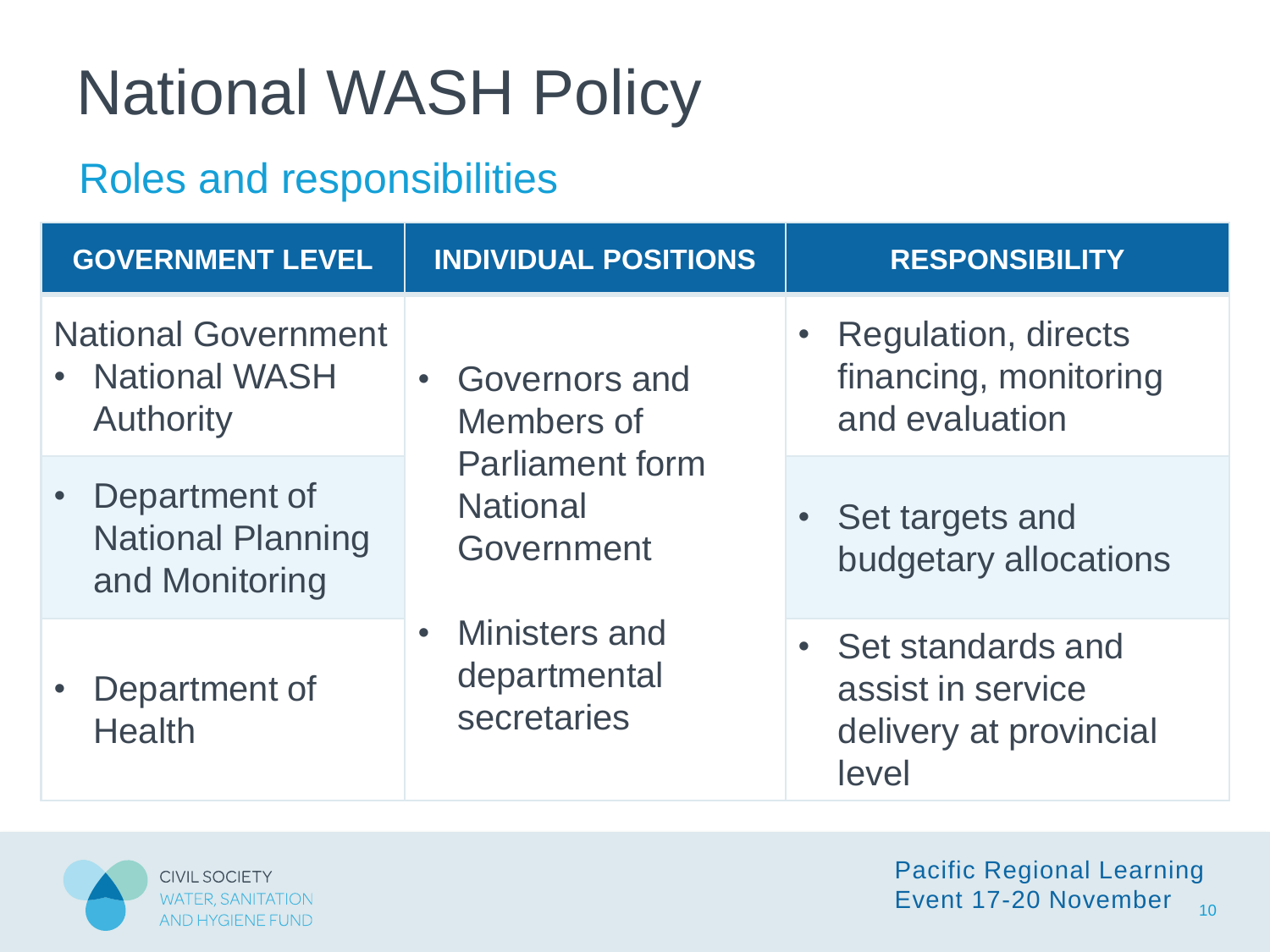#### Roles and responsibilities

| <b>GOVERNMENT</b><br><b>LEVEL</b>                | <b>INDIVIDUAL</b><br><b>POSITIONS</b>                                               | <b>RESPONSIBILITY</b>                                                                                      |
|--------------------------------------------------|-------------------------------------------------------------------------------------|------------------------------------------------------------------------------------------------------------|
| Provincial<br>Government (22)                    | Governor<br>$\bullet$<br>Administrator<br>$\bullet$                                 | <b>Monitoring of Provincial funding</b><br>(K5 million per district)                                       |
| <b>District</b><br>Development<br>Authority (87) | • Member of<br>Parliament<br>CEO<br>$\bullet$<br><b>LLG Presidents</b><br>$\bullet$ | Monitoring of DDA funding (K1.5)<br>million)<br>Programme coordination<br>System support (sustainability?) |
| <b>Local Level</b><br>Government (325)           | • LLG President<br>• LLG Manager                                                    | Monitoring of LLG funding<br>(K100,000)                                                                    |
| Ward (6,129)                                     | <b>Ward councilor</b><br>$\bullet$<br>Ward recorder<br>$\bullet$                    | <b>Monitoring of projects</b>                                                                              |

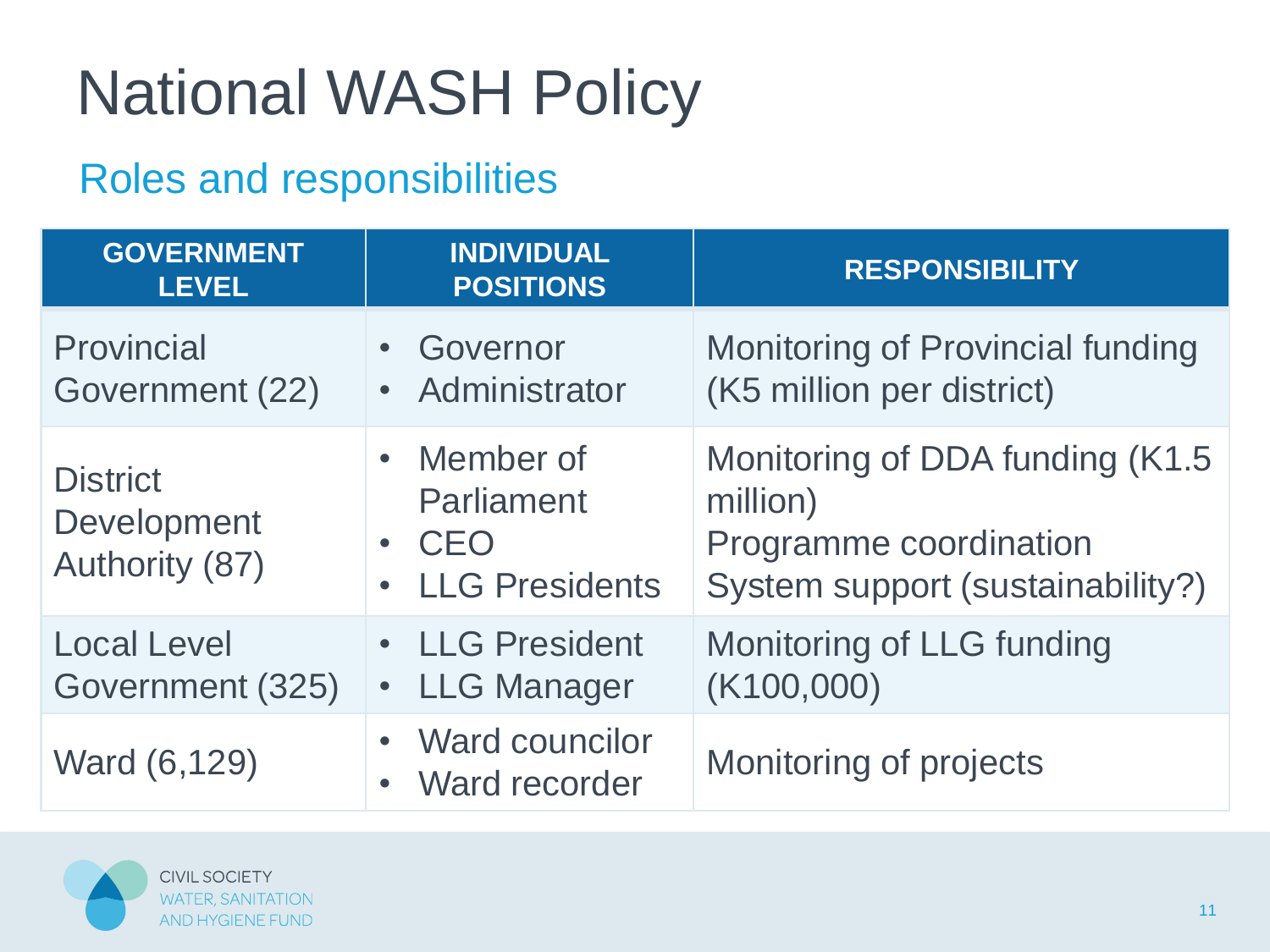### Triple S – Sustainable Services at Scale

Building blocks for sustainability - [www.waterservicesthatlast.org](http://www.waterservicesthatlast.org/)

| <b>BUILDING BLOCK</b>                             | Nat. | Prov. | Dist. | <b>LLG</b> | Comm. |
|---------------------------------------------------|------|-------|-------|------------|-------|
| Professionalization of community<br>management    |      |       |       | X          | X     |
| Alternative service provider options              |      |       | X     |            | X     |
| Monitoring service delivery and<br>sustainability |      | X     | X     |            |       |
| Harmonisation and coordination                    | X    | X     | X     |            |       |
| Support to service providers                      |      | X     |       |            |       |

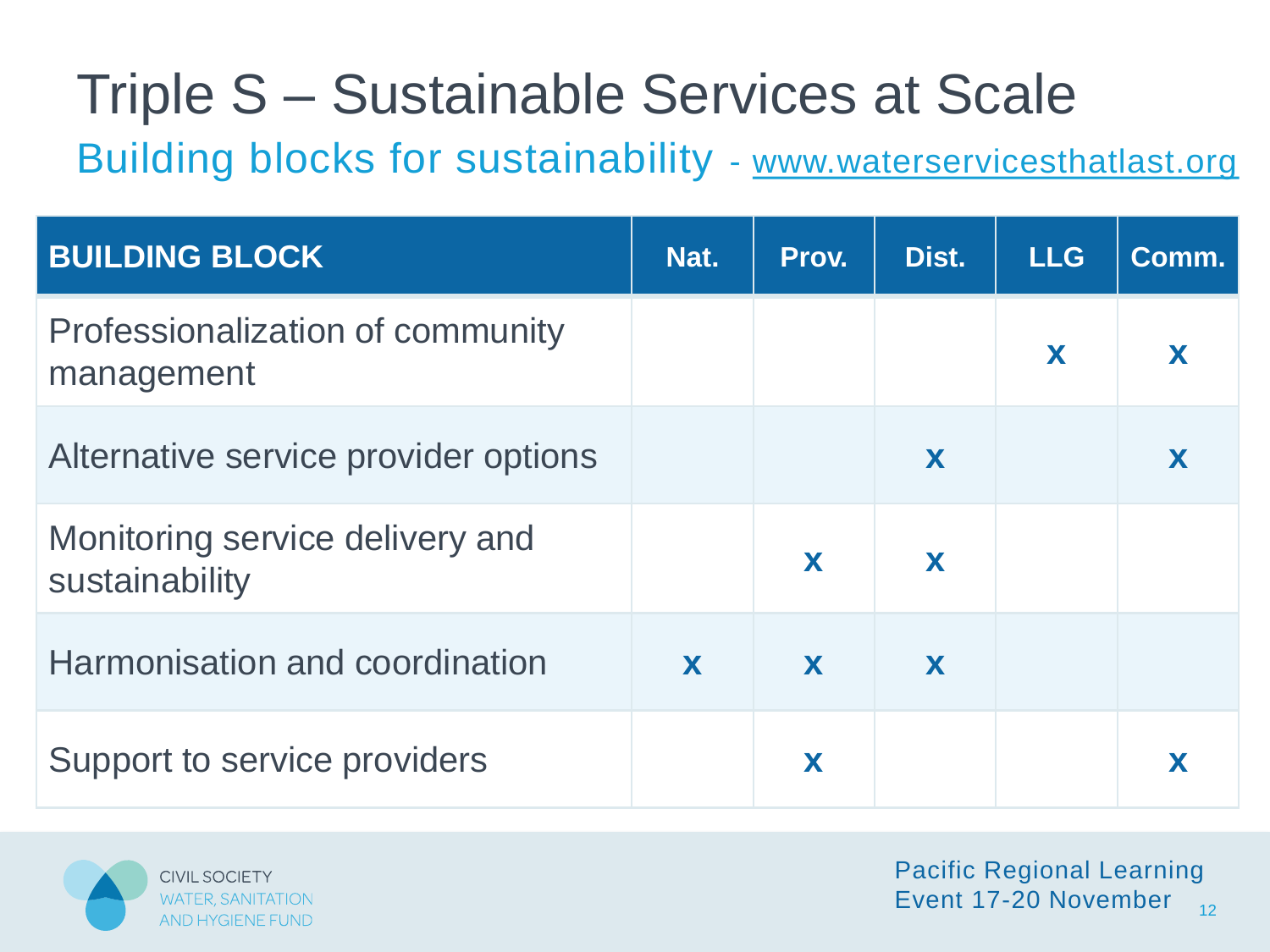### Triple S – Sustainable Services at Scale

Building blocks for sustainability - [www.waterservicesthatlast.org](http://www.waterservicesthatlast.org/)

| <b>BUILDING BLOCK</b>                      | Nat. | Prov. | Dist. | <b>LLG</b> | Comm. |
|--------------------------------------------|------|-------|-------|------------|-------|
| Capacity support to local<br>government    | X    | X     | X     | X          |       |
| Learning and adaptive management           | X    |       |       |            |       |
| Asset management                           |      |       | X     | X          |       |
| Regulation of services and<br>providers    | X    | X     |       |            |       |
| Financing to cover all life-cycle<br>costs | X    | X     | X     | X          |       |

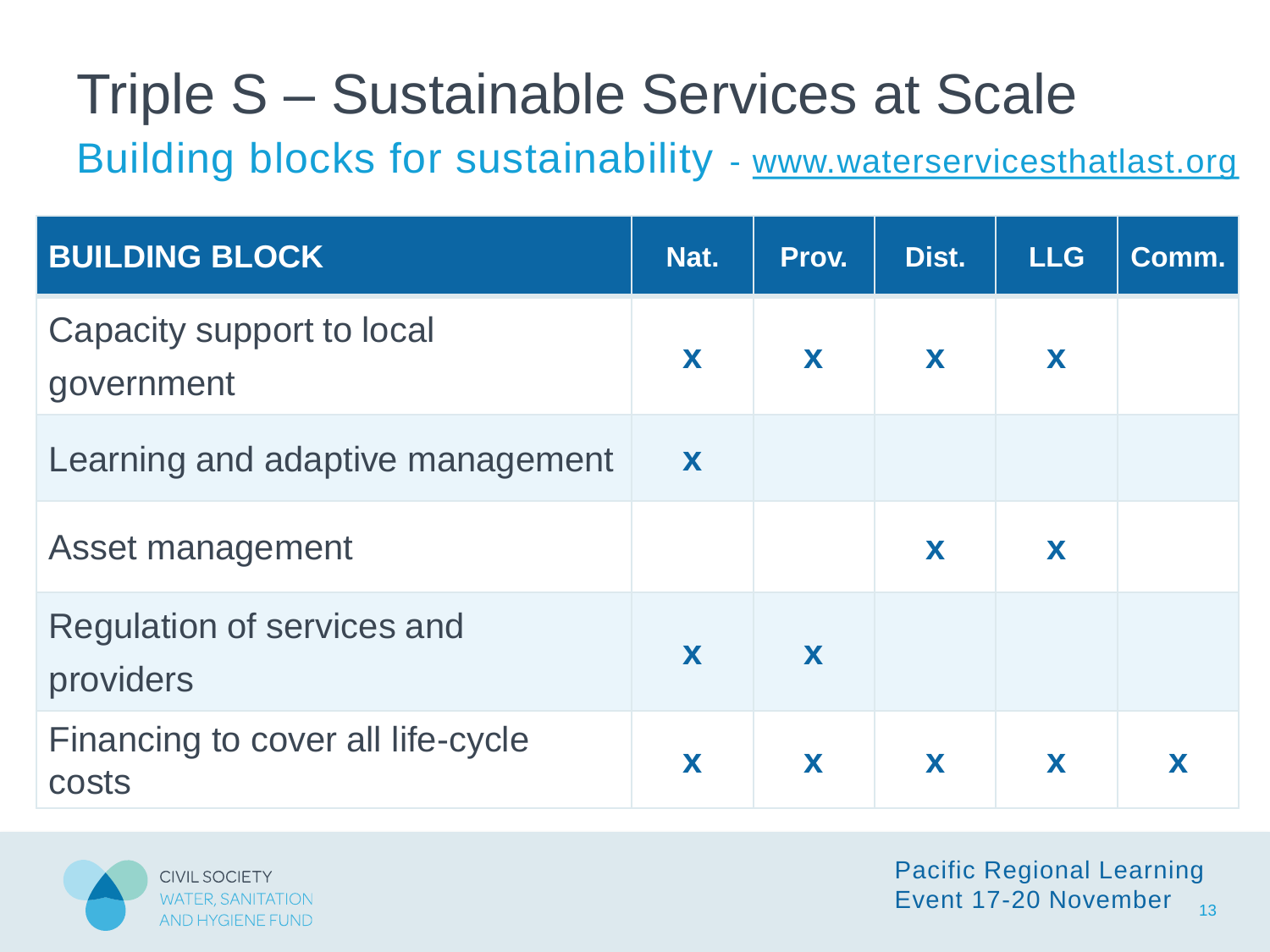### How has WaterAid been involved?

| <b>LEVEL</b>                                                          | <b>WATERAID'S PAST PARTICIPATION</b>                                                                                                                                                   | <b>WATERAID'S FUTURE</b><br><b>PARTICIPATION</b>               |
|-----------------------------------------------------------------------|----------------------------------------------------------------------------------------------------------------------------------------------------------------------------------------|----------------------------------------------------------------|
| <b>National</b>                                                       | <b>First national WASH conference</b><br>$\bullet$<br><b>Member of Policy Taskforce</b><br>$\bullet$<br>Member of selection panel for<br>$\bullet$<br><b>National WASH Coordinator</b> | <b>Review standards</b><br>and guidelines                      |
| Provincial                                                            | <b>Engagement with Department of</b><br>$\bullet$<br><b>Health</b>                                                                                                                     | <b>Monitoring systems</b><br>$\bullet$<br>and planning         |
| <b>District</b>                                                       | <b>MoU's with District Authorities</b><br>$\bullet$<br>Sustainability assessment and<br>$\bullet$<br>asset register                                                                    | <b>Monitoring systems</b><br>and planning                      |
| <b>LLG</b>                                                            | MoU's with LLGs<br>$\bullet$                                                                                                                                                           | <b>External support</b><br>mechanisms                          |
| Community                                                             | Organisational partnerships for<br>the provision of service delivery                                                                                                                   | <b>Preparation of Ward</b><br><b>Development Plans</b>         |
| <b>CIVIL SOCIETY</b><br><b>WATER, SANITATION</b><br>AND HYGIENE EUND. |                                                                                                                                                                                        | <b>Pacific Regional Learning</b><br>Event 17-20 November<br>14 |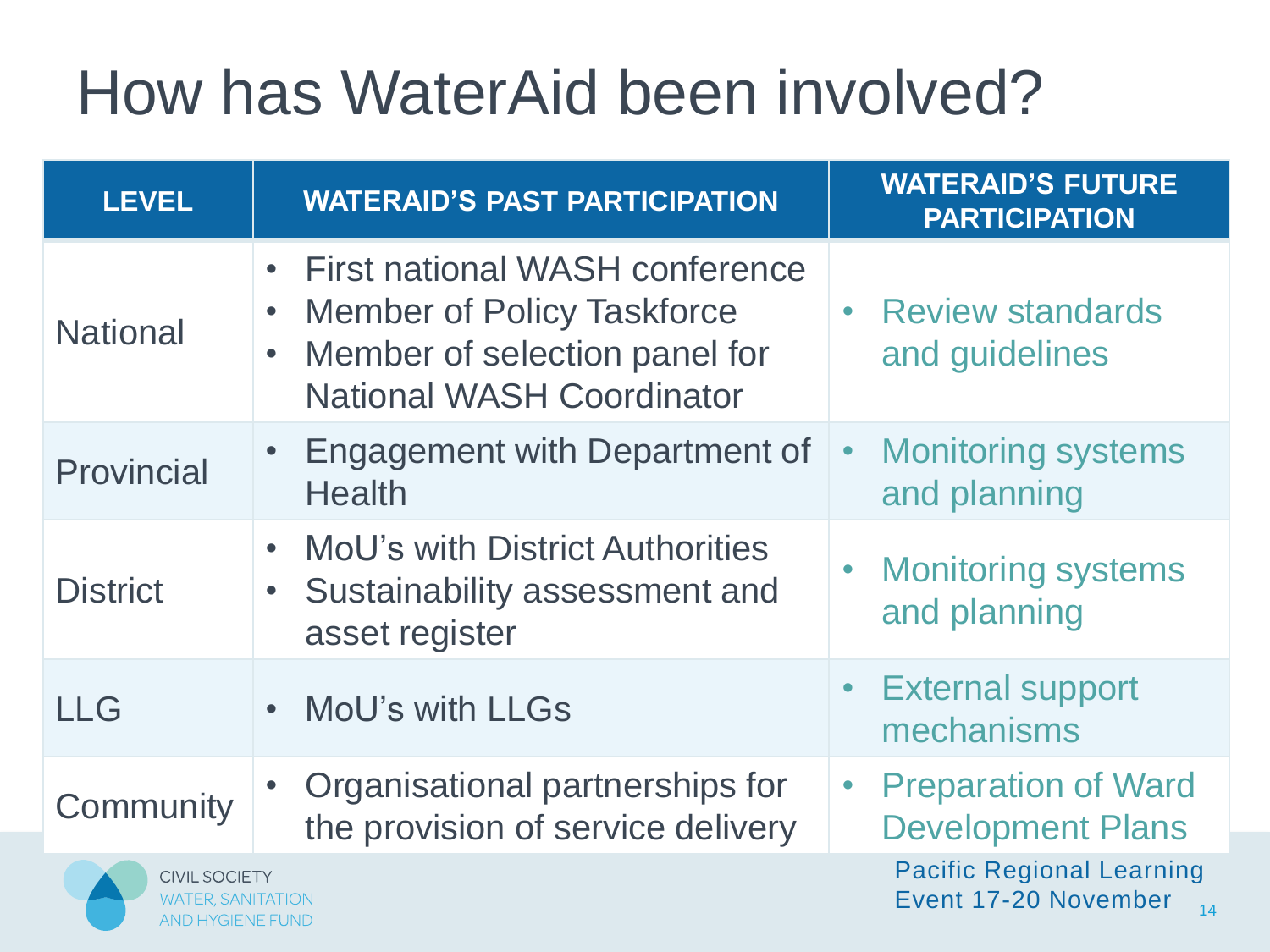### Reflection time

### Small groups (6-10 people)



- People you don't know or work with directly
- 30-40 mins group work
- Nominate facilitator, recorder and presenter
- Record discussions on flipcharts
- 5 mins to report back
- 3 most significant reflections from discussion

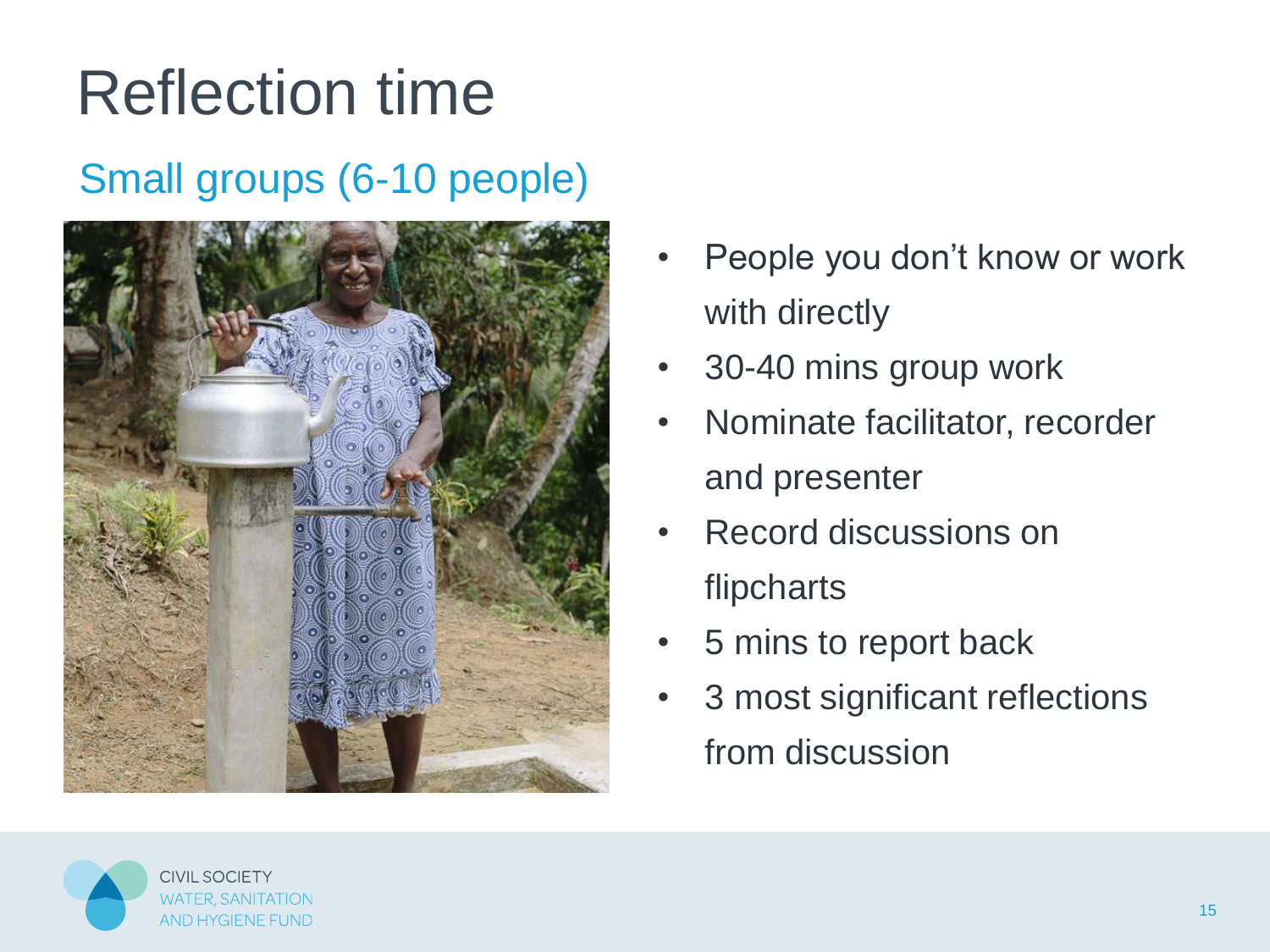### Reflection time

### Small groups (6-10 people)

- 1. What did you find most interesting about the presentation?
- 2. Has your organization had similar experiences with engaging the government (successes and challenges)?
- 3. Is there any resources that are being utilized to assist in developing the enabling environment?
- 4. Are there any gaps in knowledge / capacity about how to achieve change in the enabling environment?
- 5. Are there any recommendations for follow-up and future sharing?